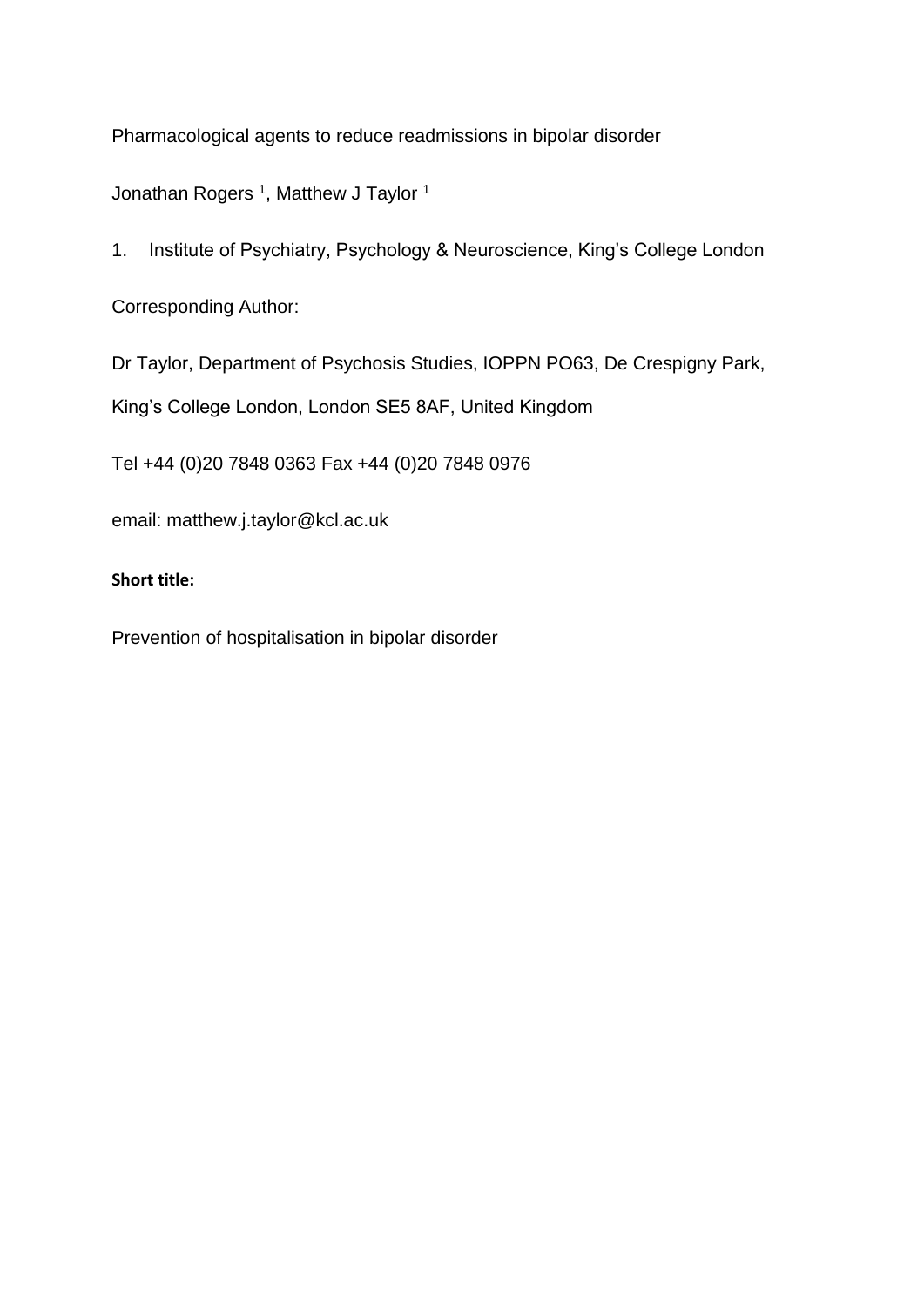### **Abstract**

It is well recognised that medications have an important role to play in preventing relapse in bipolar disorder. The impact these treatments have on rates of admission to hospital in particular has been less well studied. We combined data on hospitalisation from 11 randomised controlled trials in a network meta-analysis. We find that the published evidence demonstrates significant reductions in admission rates compared to placebo from lithium (RR 0.44, 95% CI 0.32 to 0.59), valproate (RR 0.50, 95% CI 0.28 to 0.90), the combination of lithium and valproate (RR 0.50, 95% CI 0.28 to 0.90), carbamazepine (RR 0.46, 95% CI 0.29 to 0.73), and olanzapine (RR 0.27, 95% CI 0.16 to 0.43). The evidence base contributing to these estimates remains fairly small, leading to broad confidence intervals for estimates of effect. More precise estimates could be obtained if unpublished outcomes data from other trials in this area became available. Several pharmacological treatments appear to be effective at reducing the need for hospital admission in people with bipolar disorder.

#### **Keywords**

Bipolar Disorder, Hospitalization, Antimanic Agents, Antipsychotic Agents, Meta-Analysis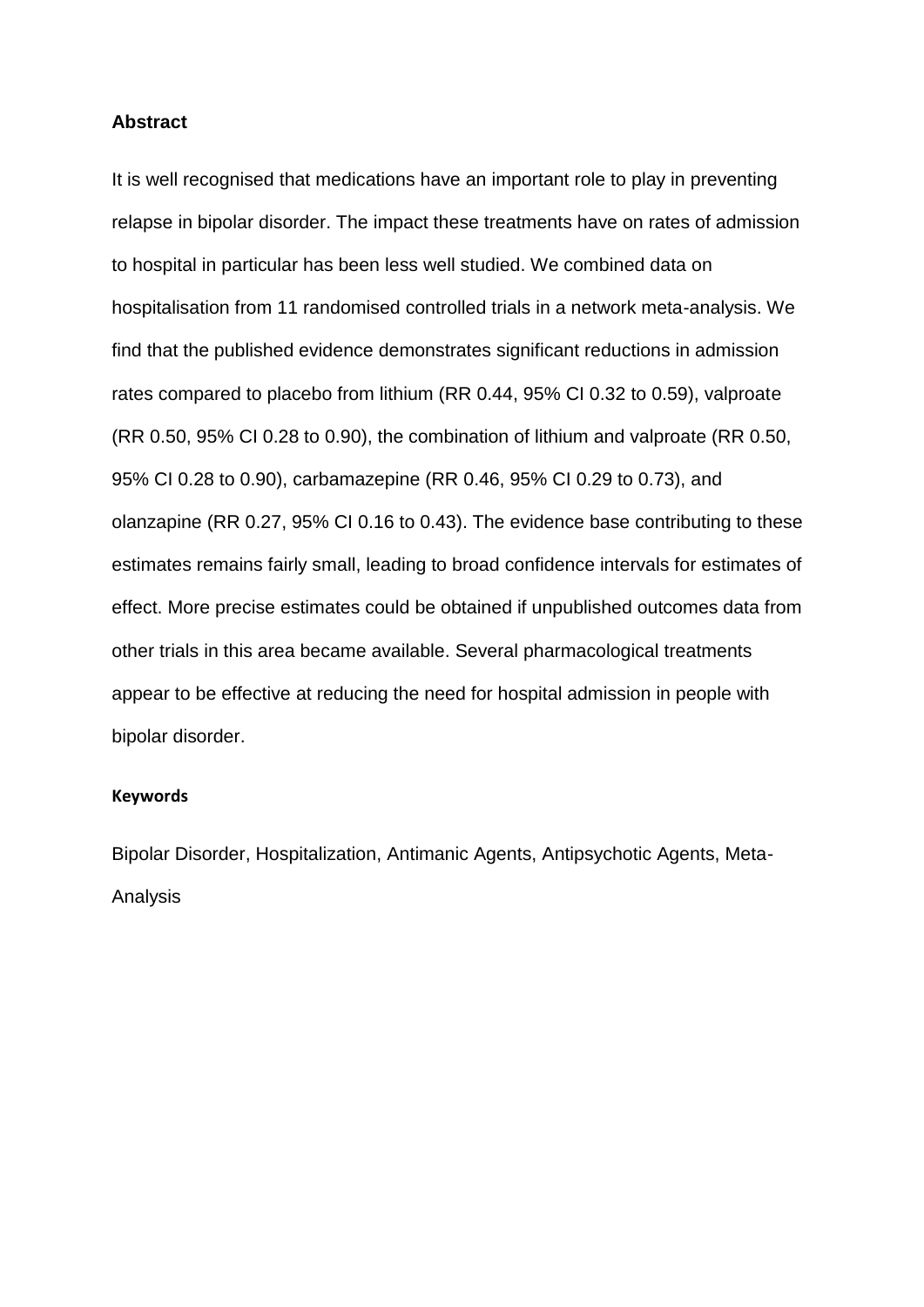#### **Letter**

It is well established that pharmacological treatments for bipolar disorder can prevent relapse (Goodwin et al., 2016). Strong evidence for this comes from over thirty randomised controlled trials. These data have been combined using conventional pair-wise meta-analysis (Beynon et al., 2009), and more recently through network meta-analysis (Miura et al., 2014), synthesising evidence from both direct and indirect treatment comparisons to generate best available estimates of effect.

While most treatment of bipolar disorder takes place in the community, for some people episodes of illness can lead to the need for admission to hospital. These admissions both act as a marker of serious relapse, associated with risks needing inpatient care, indicate inevitable social disruption, and also substantial economic impact. It has been estimated that the majority of healthcare costs attributed to bipolar disorder are due to hospitalisation (Young et al., 2011). The previous network meta-analysis (Miura et al., 2014) did not address the magnitude of effect on hospital admission rates of pharmacological treatment, although this is a clinically meaningful and pragmatic outcome measure for maintenance treatment. We sought to address this question from the available literature.

We identified 11 randomised controlled trials of pharmacological agents for the prevention of relapse in bipolar disorder that had published data on hospital admission rates by treatment allocation (Coxhead et al., 1992; Dunner et al., 1976; Esparon et al., 1986; Fieve et al., 1976; Geddes et al., 2010; Kleindienst and Greil, 2000; Lusznat et al., 1988; Prien, Caffey, et al., 1973; Prien, Klett, et al., 1973; Tohen et al., 2006, 2005). These studies compared eight treatment strategies. They are a subset of the 33 trials previously identified reporting effects on symptomatic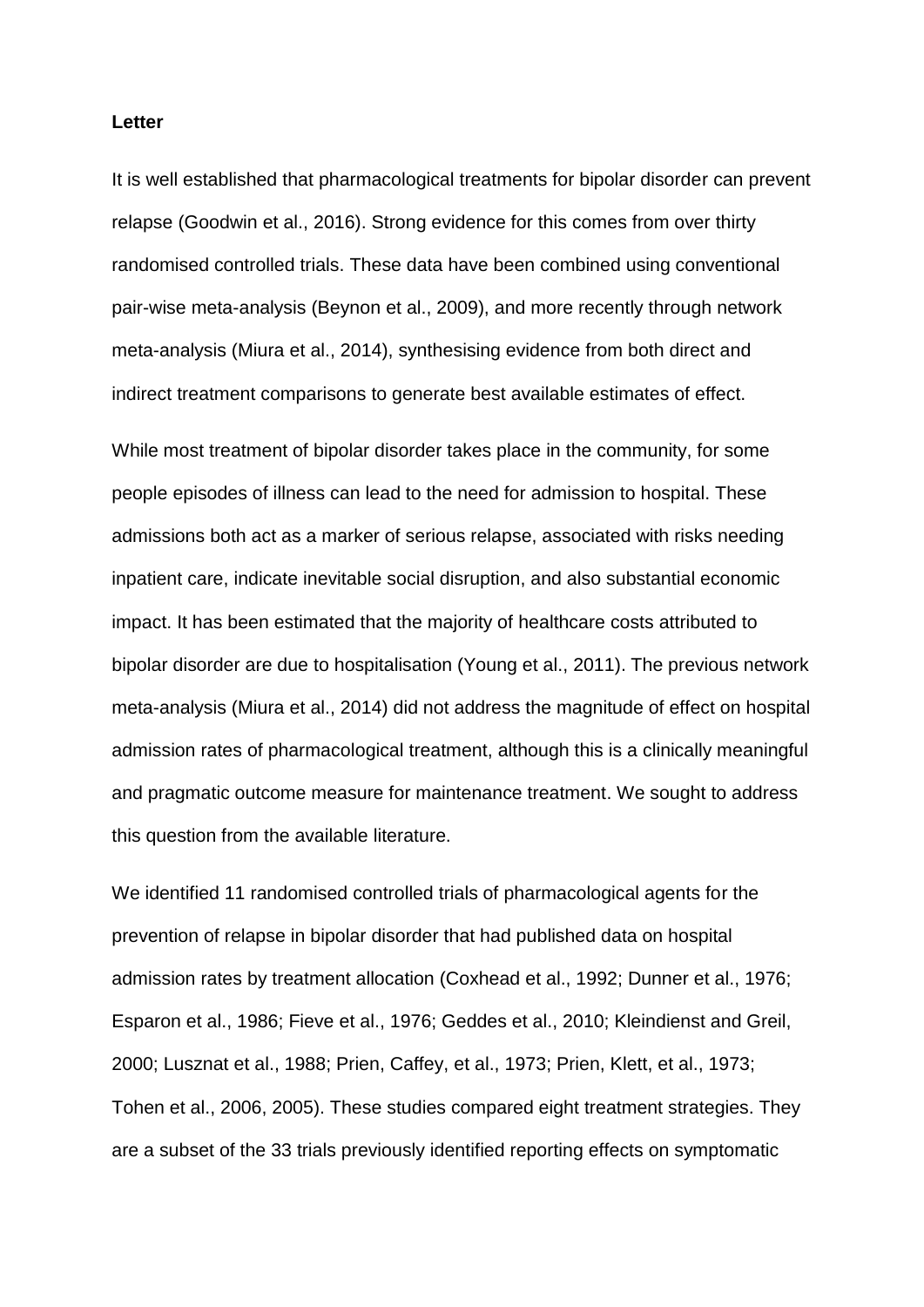relapse (Miura et al., 2014). We combined these outcome data in a random effects network meta-analysis using R (version 3.2.4) with packages *meta* (version 4.4) and *netmeta* (version 0.9) (Rücker, 2012). Code available from the authors on request.

### Figure 1 near here

We find that the published literature indicates significant reductions in admission rates compared to placebo from lithium (RR 0.44, 95% CI 0.32 to 0.59), valproate (RR 0.50, 95% CI 0.28 to 0.90), the combination of lithium and valproate (RR 0.50, 95% CI 0.28 to 0.90), carbamazepine (RR 0.46, 95% CI 0.29 to 0.73), and olanzapine (RR 0.27, 95% CI 0.16 to 0.43). Estimates were consistent with either harm or benefit for both imipramine (RR 1.13, 95% CI .51 to 2.50), and the combination of flupenthixol with lithium (RR 1.50, 95% CI 0.08 to 26.85).

The evidence base contributing to these estimates remains fairly small, leading to broad confidence intervals for estimates of effect, and new data could substantially affect these estimates. No hospitalisation data were available for other widely used treatments, such as quetiapine, which have been shown elsewhere to reduce relapse rates. Although it is unrealistic to expect many new trials of such treatments to be reported in the short term, improved estimates could be obtained if unpublished outcomes data from existing trials in this area were made available.

The estimates of effect may have been differentially affected by use of enrichment designs in some studies (Cipriani et al., 2013), and thresholds for hospital admission may well vary between settings depending on bed availability or provision of alternative crisis services. It will be important to consider these findings in the context of observational data (Joas et al., 2015); contrasts between experimental and observational data have been recently described for efficacy in prevention of relapse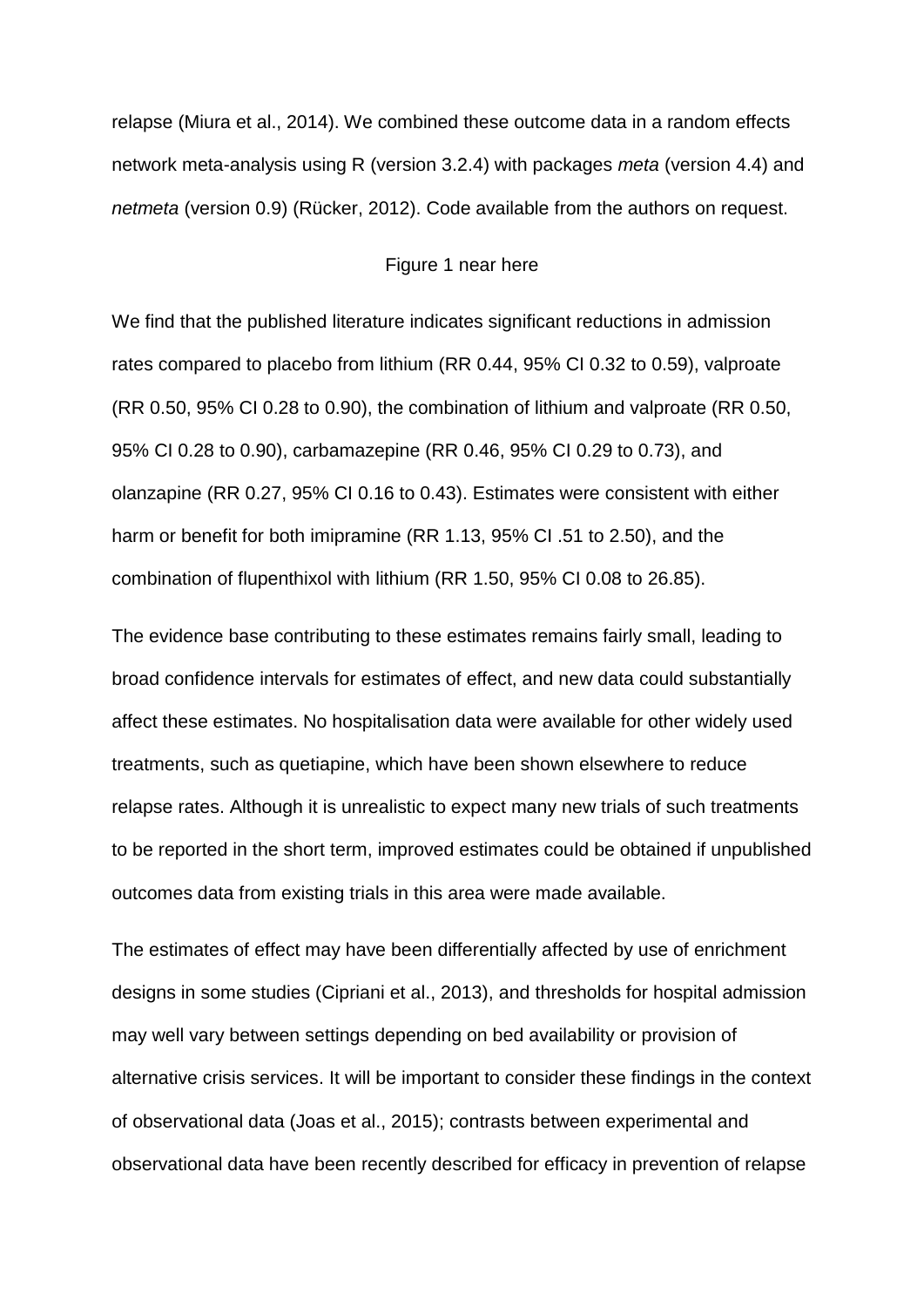in bipolar disorder assessed by rates of monotherapy treatment failure (Hayes et al., 2016).

The reductions in rates of hospital admission from this analysis are fairly similar between most agents where data are available. This contrasts with relapse prevention efficacy for episodes of mania and depression where substantial differences in relative effects are seen, correlating with differences in efficacy in the treatment of acute episodes (Miura et al., 2014; Taylor, 2014). It is possible that the broad confidence intervals surrounding estimates for each agent may obscure underlying differences in effect that could emerge should further data become available.

Pharmacological treatments are not the sole approach likely to affect hospital admission rates. Group psychoeducation, for example, has a developing evidence base in relapse prevention for bipolar disorder (Bond and Anderson, 2015), and a specialist mood disorder clinic model combining medication management, following BAP prescribing guidelines (Goodwin et al., 2016), with a group programme achieved a substantial reduction in hospitalisation (Kessing et al., 2013). However, taken together, the published data from randomised controlled trials indicate that pharmacological agents can be an effective means of reducing need for hospital admission in people with bipolar disorder.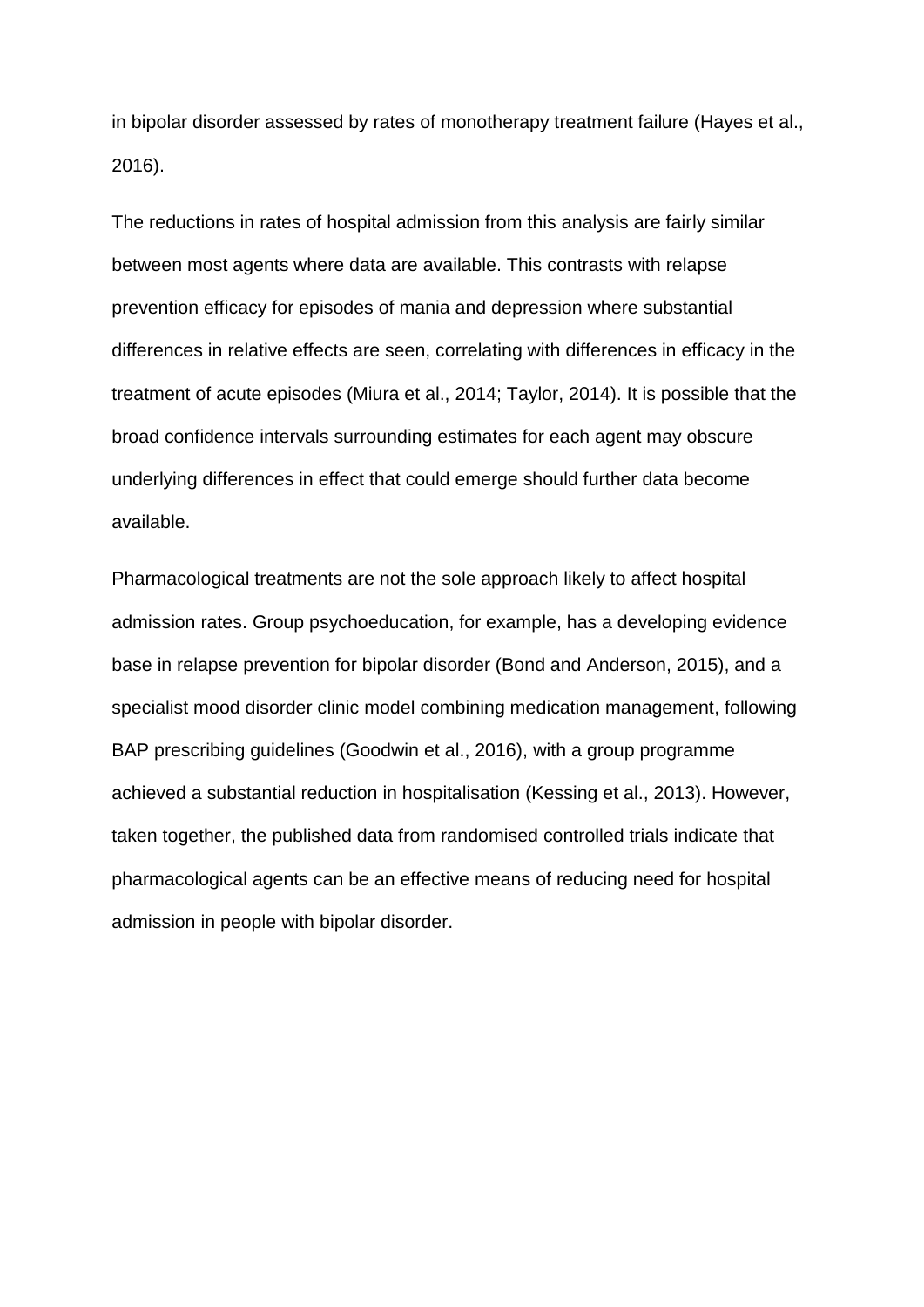# **Legends**

Figure 1. Best estimates for Relative Risk (RR) versus placebo for rates of hospital admission for pharmacological treatments for bipolar disorder. Random effects model; 95% Confidence Intervals (CI) shown.



## **Declaration of Interests**

Dr. Taylor reports personal fees from Sunovion, Otsuka, Lundbeck, outside the submitted work, and a family member has been an employee of GlaxoSmithKline.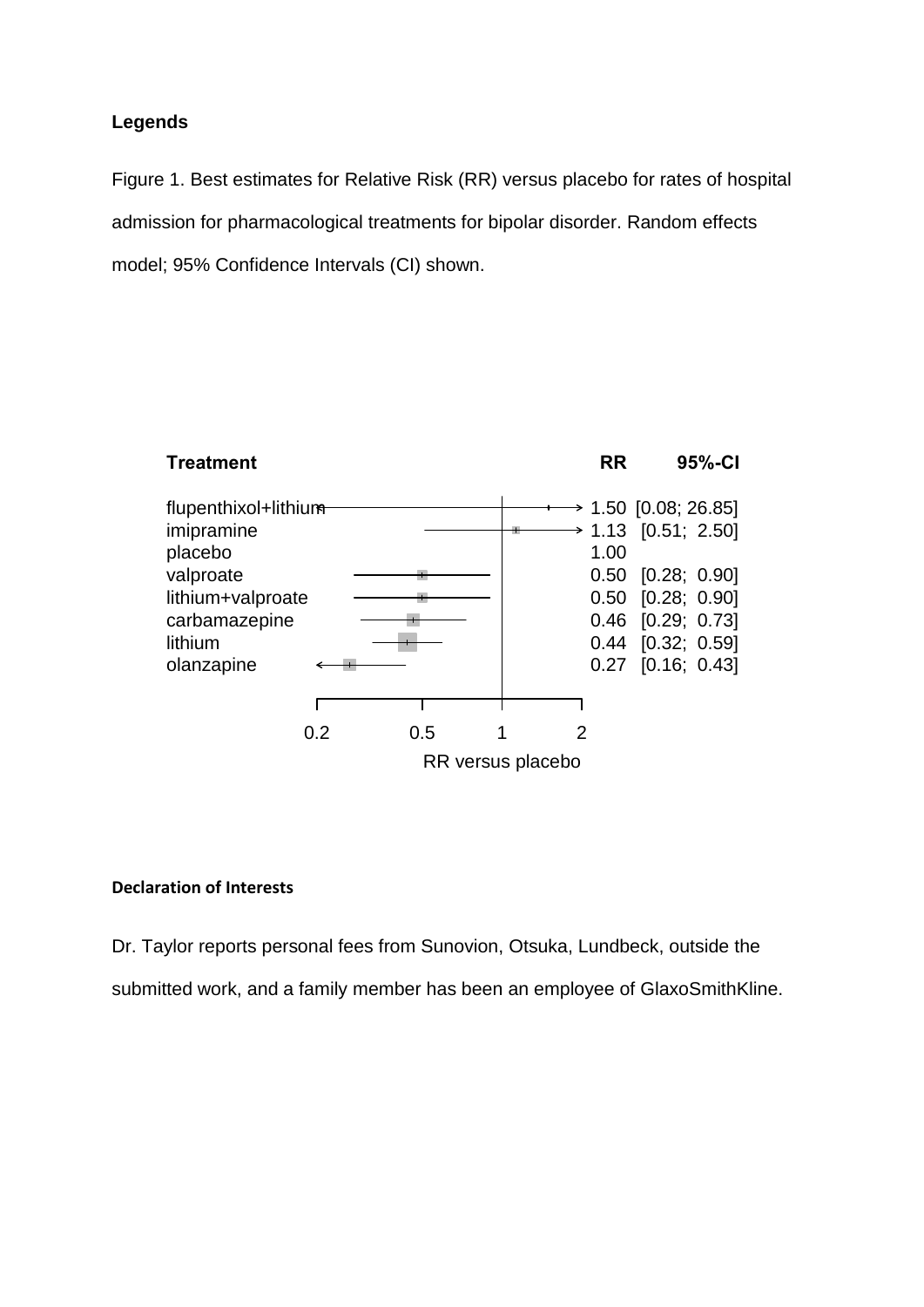#### **References**

Beynon S, Soares-Weiser K, Woolacott N, et al. (2009) Pharmacological interventions for the prevention of relapse in bipolar disorder: a systematic review of controlled trials. *Journal of Psychopharmacology*, 23(5), 574–591.

Bond K and Anderson IM (2015) Psychoeducation for relapse prevention in bipolar disorder: a systematic review of efficacy in randomized controlled trials. *Bipolar Disorders*.

Cipriani A, Barbui C, Rendell J, et al. (2013) Clinical and regulatory implications of active run-in phases in long-term studies for bipolar disorder. *Acta Psychiatrica Scandinavica*.

Coxhead N, Silverstone T and Cookson J (1992) Carbamazepine versus lithium in the prophylaxis of bipolar affective disorder. *Acta Psychiatrica Scandanavica*, 85(2), 114–118.

Dunner D, Stallone F and Fieve R (1976) Lithium carbonate and affective disorders V. A double blind study of lithium prophylaxis of depression in bipolar illness. *Archives of General Psychiatry*, 33(1), 117–120.

Esparon J, Kolloori J, Naylor GJ, et al. (1986) Comparison of the prophylactic action of flupenthixol with placebo in lithium treated manic-depressive patients. *British Journal of Psychiatry*, 148, 723–725.

Fieve R, Dunner D, Kumbaraci T, et al. (1976) Lithium carbonate prophylaxis of depression in three subtypes of primary affective disorder. *Pharmakopsychiatrie Neuropsychopharmakologie*, 9(3), 100–107.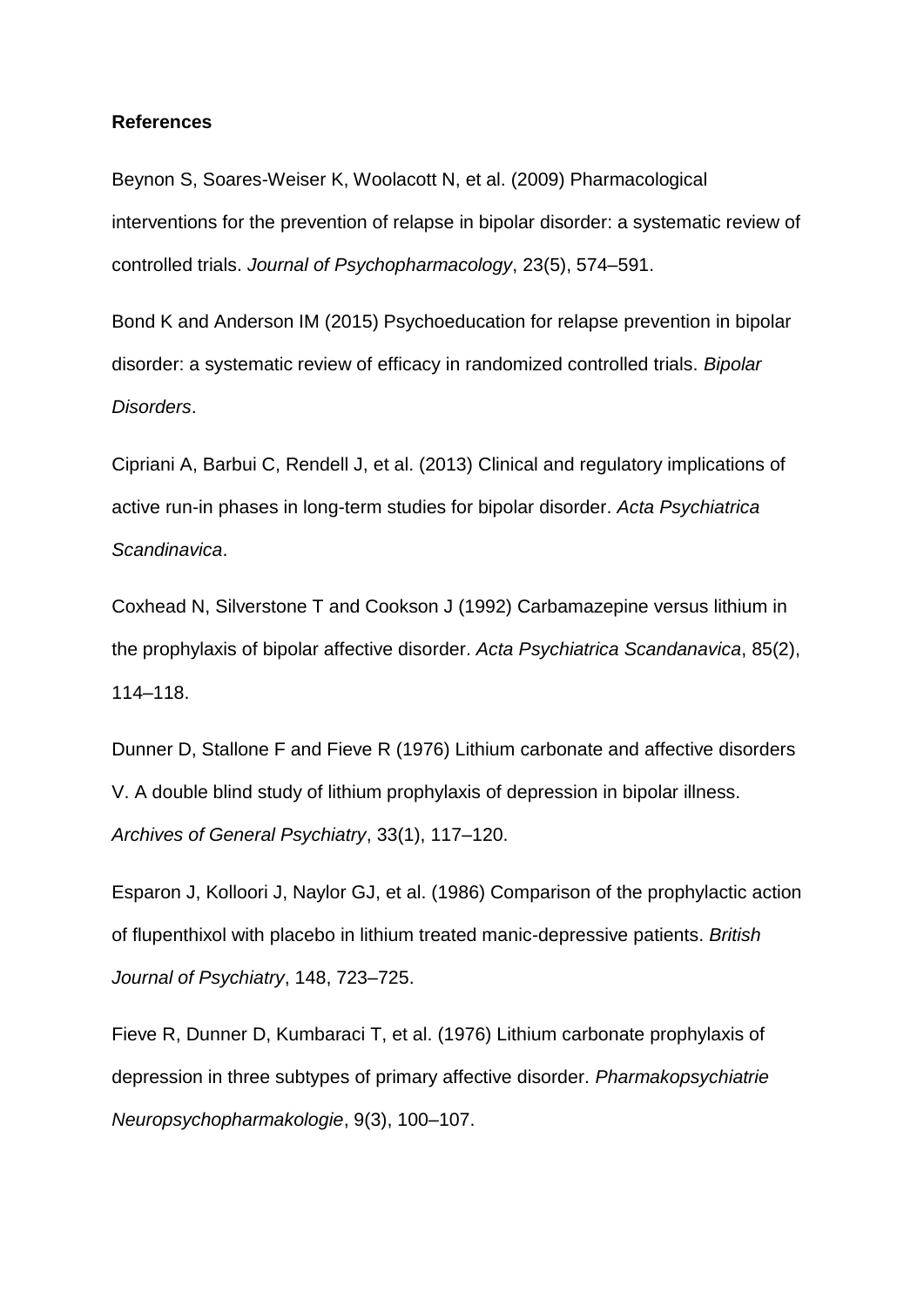Geddes JR, Goodwin GM, Rendell J, et al. (2010) Lithium plus valproate combination therapy versus monotherapy for relapse prevention in bipolar I disorder (BALANCE): a randomised open-label trial. *Lancet*, 375(9712), 385–395.

Goodwin GM, Haddad PM, Ferrier IN, et al. (2016) Evidence-based guidelines for treating bipolar disorder: Revised third edition recommendations from the British Association for Psychopharmacology. *Journal of Psychopharmacology*.

Hayes JF, Marston L, Walters K, et al. (2016) Lithium vs. valproate vs. olanzapine vs. quetiapine as maintenance monotherapy for bipolar disorder: a population-based UK cohort study using electronic health records. *World Psychiatry*, 15(1), 53–58.

Joas E, Karanti A, Lichtenstein P, et al. (2015) Effectiveness of Medication in Preventing Psychiatric Hospitalization in Bipolar Disorder - A Swedish Registerbased Study. *Pharmacoepidemiology and drug safety*, 24(S1), 600.

Kessing LV, Hansen HV, Hvenegaard A, et al. (2013) Treatment in a specialised outpatient mood disorder clinic v. standard out-patient treatment in the early course of bipolar disorder: randomised clinical trial. *British Journal of Psychiatry*, 202(3), 212– 219.

Kleindienst N and Greil W (2000) Differential efficacy of lithium and carbamazepine in the prophylaxis of bipolar disorder: results of the MAP study. *Neuropsychobiology*, 42 Suppl 1, 2–10.

Lusznat RM, Murphy DP and Nunn CM (1988) Carbamazepine vs lithium in the treatment and prophylaxis of mania. *British Journal of Psychiatry*, 153, 198–204.